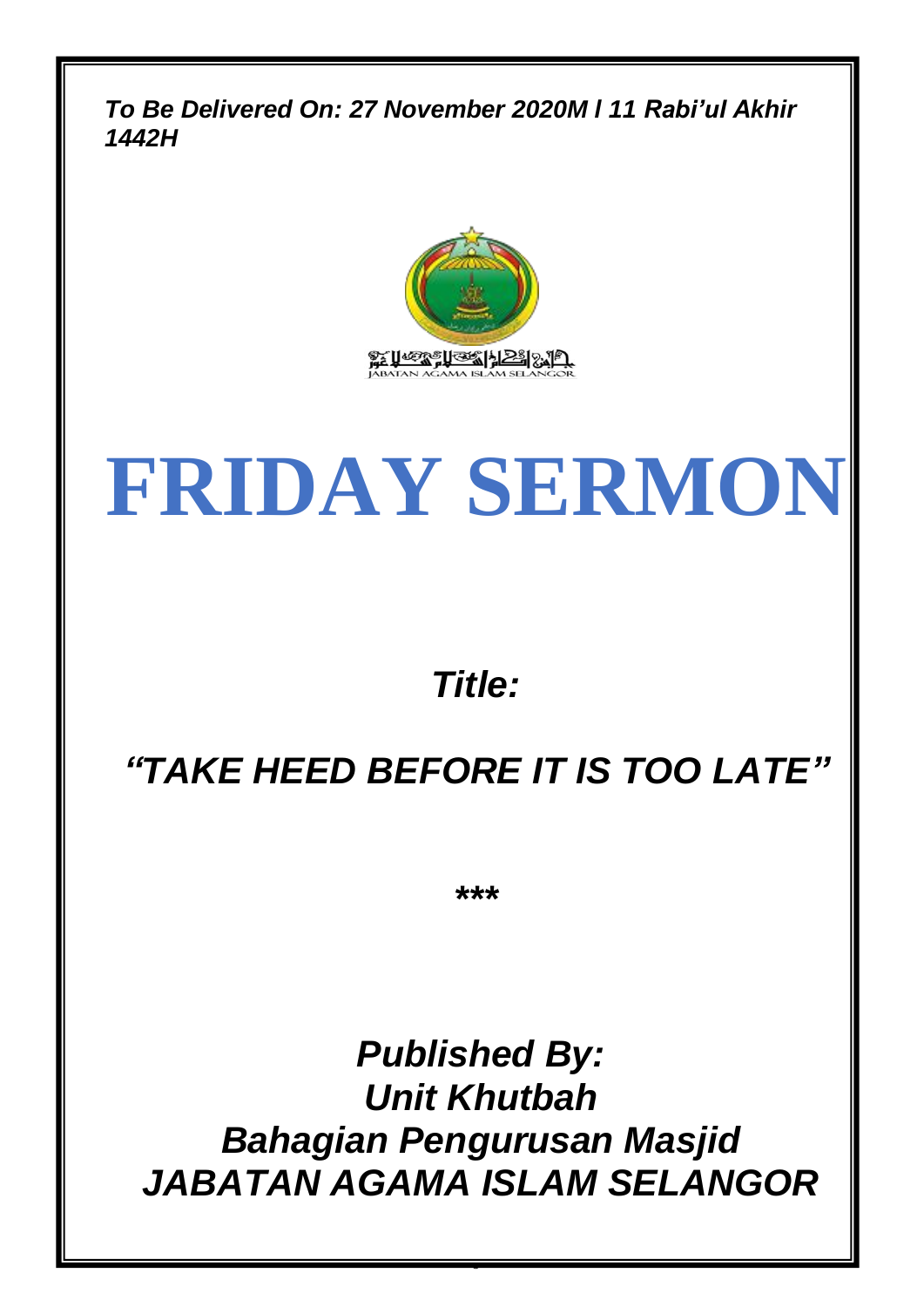سْلِمُونَ

نتُم مَّ

أ

و

َِّل إ

# *"TAKE HEED BEFORE IT IS TOO LATE"*

.<br>با ن<br>ا اَلْحَمْدُ لِلَّهِ الْقَائِل: وَذَكِّرْ فَإِنَّ ٱلذِّكْرَىٰ تَذْ و<br>و ់<br>ត  $\overline{\phantom{a}}$ ْ  $\overline{\phantom{a}}$  $\frac{1}{2}$ ֦֧֦֧֦֧֦֧֦֟֜֜֜֜֜֜֜֜<br>֧ׅׅ֝֜֜֜֜֜֜֜֜֜֜֝֜֜֝֜<del>֛</del>  $\ddot{\cdot}$ ِ<br>كَرِّيْ تَـ ر<br>م ذ الذِّ ِ<br>پ ِّن إ  $\ddot{\cdot}$ ء ڏ<br>ر ف  $\ddot{\phantom{0}}$ ند<br>م ك  $\ddot{\cdot}$ ذ  $\frac{1}{\epsilon}$ وَذَكِّرْ فَإِنَّ ٱلَّذِّكْرَىٰ تَنْفَعُ ٱلْمُؤْمِنِينَ ۞ ہ<br>ء و ہ<br>ا و<br>و 1 َ<br>الأ أَشْهَدُ أَنْ لَّا إِلَهَ إِلاَّ اللَّهُ وَحْدَهُ لاَ شَرِيكَ لَهُ وَأَشْهَدُ أَنَّ مُحَمَّدًا ْ ِ<br>پنج ٍ<br>و ً<br>زار<br>م ْ  $\sum_{i=1}^{n}$ ์<br>-<br>4  $\tilde{\mathbf{r}}$  $\frac{1}{2}$ ً<br>ا ر<br>م ๋<br>ጎ اتا े<br>न ر<br>ا ً<br>پر ْ  $\frac{1}{2}$  $\frac{1}{2}$ े<br>न  $\frac{1}{\epsilon}$ ِ  $\frac{1}{2}$  $\ddot{\phantom{0}}$ ٍ<br>ٌ ِ<br>ا  $\tilde{\cdot}$ المحمد ๋<br>ጎ عَبْدُهُ وَرَسُوْلُهُ. اَللَّهُمَّ صَلِّ وسَلِّم عَلَى سَبِّدِنَا مُحَمَّدٍ وَعَلَى آلِه<sub>ِ ـَ</sub>  $\ddot{\phantom{0}}$  $\frac{1}{1}$  $\overline{\mathbf{1}}$  $\frac{1}{\sqrt{2}}$  $\check{\mathbf{I}}$ تا<br>م ر<br>ر ۔<br>آ ً<br>آ ۔<br>د ر<br>م ់<br>^ و<br>م  $\overline{\phantom{a}}$  $\tilde{\phantom{a}}$  $\frac{1}{2}$ ٍ<br>و ំ<br>រ ً<br>م  $\overline{\mathbf{r}}$  $\frac{1}{2}$  $\tilde{\cdot}$ <u>لم</u> لة<br>م  $\overline{\phantom{a}}$ و*َصَحْبِهِ <sub>۽</sub>* أَجْمَعِيْنَ. ֦֧֦֧<u>֦</u>  $\ddot{\phantom{0}}$ ់<br>(  $\tilde{a}$ ֝֝֟<br>֧֧֧֝֝֬֝֬֝֓֝֬֝֓֝֬֝֓֝֬֝֬֝֓֝֬֝֬֝֓֟֓֝֬֝֓֝ - الْمَسْكَنْ فَيَاۤ أَيُّهَا الْمُسْلِمُونَ  $\frac{1}{1}$  $\ddot{\cdot}$ ۔<br>و ់<br>រ  $\tilde{\cdot}$ لة<br>م َ  $\ddot{\phantom{0}}$ ๋<br>ለ أَيُّهَا الْمُسْلِمُونَ اِتَّقُواْ اللَّهَ، أُوْصِيكُمْ وَإِيَّايَ بِتَقْوَى اللَّهِ ِ<br>اس  $\boldsymbol{\hat{\hat{z}}}$  $\tilde{\mathbf{z}}$  $\tilde{\cdot}$ ֦֧֦֦֧֦֧֝<u>֦</u>  $\ddot{\phantom{0}}$ **ٍ**<br>-ان<br>ا  $\sum_{i=1}^n$  $\tilde{\cdot}$ ُ י<br>י  $\frac{3}{2}$ ់<br>( **ٍ** الله .  $\ddot{\phantom{0}}$ ؾڤۏڹؘ **ہیں** ا<br>این  $\ddot{\textbf{r}}$ فَقَدْ فَازَ الْمُ  $\ddot{\cdot}$  $\ddot{\cdot}$ **ٔ**  $\frac{1}{2}$  $\ddot{\cdot}$ قَالَ اللَّهُ تَعَالَى: ً<br>ام  $\tilde{\bullet}$  $\ddot{\phantom{0}}$  $\ddot{\mathbf{r}}$ ِ<br>آک قُوا اللَّهَ  $\frac{1}{1}$ ور ِ<br>بہتر نُوا اڌّ  $\frac{1}{1}$ ُو  $\frac{1}{2}$ ام  $\tilde{\epsilon}$ ء ِّينَ یہ<br>۱ ا الذِ ِ<br>م ه و<br>د سَة<br>ب ِ<br>ج  $\sqrt{2}$ ِ<br>د بد َ َل ر<br>م اتِّهِّۦ و  $\ddot{\tilde{}}$ يَ<br>تق و<br>په ِ<br>په قة  $\overline{\phantom{a}}$ ح  $\ddot{\cdot}$ و  $\ddot{\phantom{0}}$ و<br>مم و<br>په َ<br>ج  $\frac{1}{2}$ ِ<br>آ ِ<br>پر تَمُوثُنَّ إِلَّا وَأَنتُم مُّسۡلِمُونَ ۞ و<br>په و

#### **Dear blessed Muslims,**

Let us altogether increase our *imaan* (faith) and *taqwa* of Allah *Subhaanahu Wa Ta'aala* by performing all of His Commands and avoiding all of His prohibitions. May we all attain blissfulness and prosperity in this world and the Hereafter.

2

The *khutbah* this time is titled *"TAKE HEED BEFORE IT IS TOO LATE."*

#### **Dear respected audience,**

Have we ever felt how quick time passes by? Yes, that is from among the signs that the Day of Judgment is getting closer. However, before we

<sup>&</sup>lt;sup>1</sup> Adh-Dhaariyaat 51:55.

<sup>2</sup> Aal-'Imraan 3:102.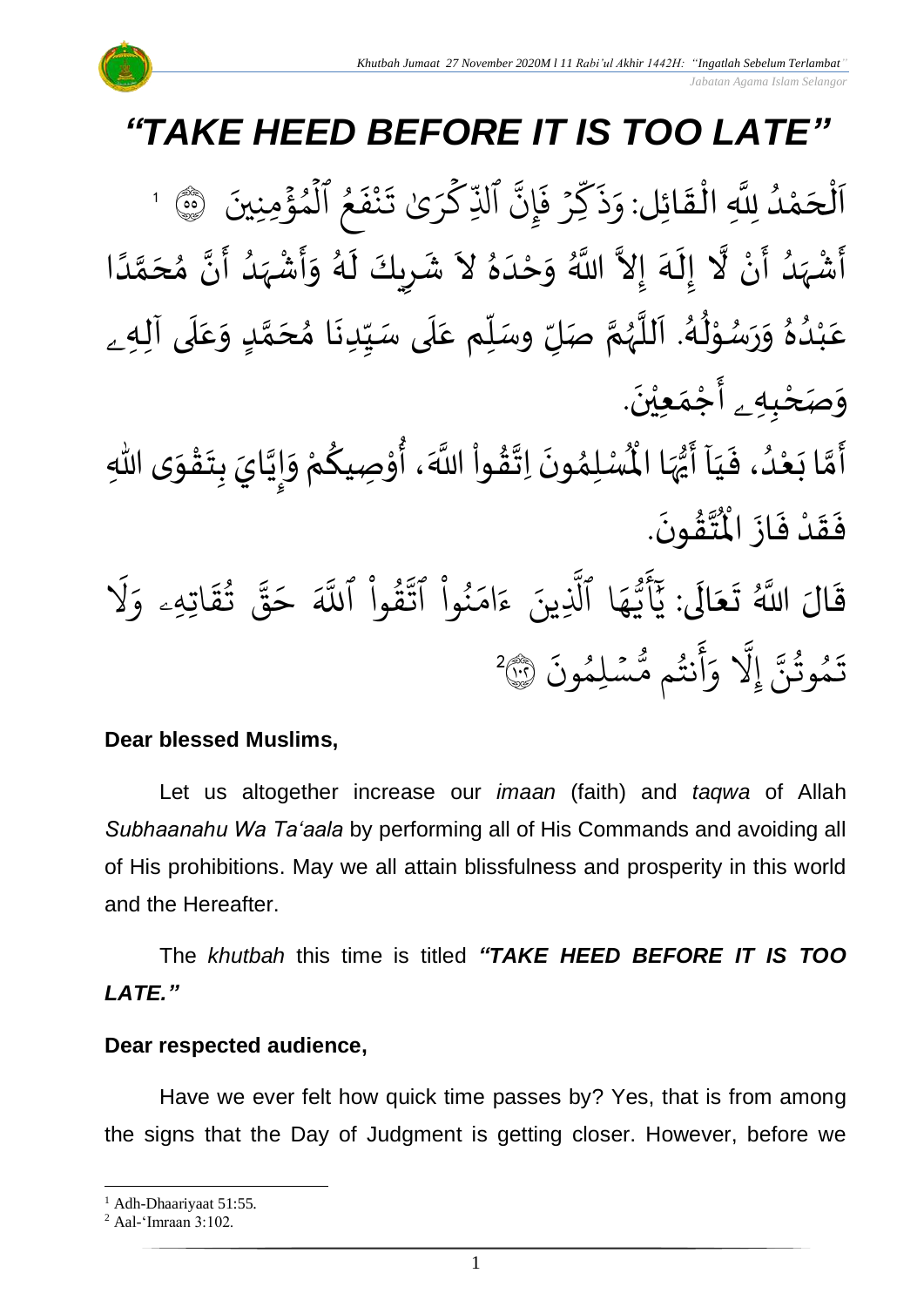

begin to think about the Judgment Day that will surely arrive, let us perform *muhaasabah* (self-evaluation) on our own lives.

In a *hadeeth* narrated by ibn 'Abbaas *radiyAllaahu 'anhuma*, Rasulullah صلى الله عليه وسلمhad said:

#### ْ اِغْتَنِمْ خَمْسًا قَبْلَ خَمْسٍ: شَبَابَكَ قَبْلَ هَرَمِكَ، وَصِحَّتَكَ  $\frac{1}{2}$  $\ddot{\phantom{0}}$  $\frac{1}{1}$  $\frac{1}{2}$ <u>ل</u> ْ  $\ddot{\phantom{0}}$ ْ  $\frac{1}{2}$ ً<br>ر<br>را ْ<br>م  $\ddot{\phantom{0}}$ ْ  $\ddot{\phantom{0}}$ ْ  $\frac{1}{2}$  $\overline{\phantom{a}}$  $\ddot{\phantom{0}}$ ة<br>ا  $\frac{1}{2}$ ់<br>**្តុ** قَبْلَ سَقَمِكَ، وَغِنَاكَ قَبْلَ فَقْرِكَ، وَفَرَاغَكَ قَبْلَ شُغْلِكَ،  $\frac{1}{2}$ ْ  $\frac{1}{2}$ ا<br>د  $\ddot{\phantom{0}}$  $\frac{1}{2}$  $\frac{1}{2}$ ْ  $\frac{1}{2}$ ំ<br>រ  $\ddot{\tilde{}}$  $\frac{1}{2}$  $\ddot{\phantom{0}}$  $\frac{1}{2}$  $\frac{1}{2}$ ر<br>د ِ<br>ا ´<br>≉ُ .<br>م وَحَيَاتَكَ قَبْلَ مَوْتِكَ י<br>י  $\frac{1}{2}$ ំ<br>រ  $\frac{1}{2}$  $\frac{1}{2}$ َ  $\ddot{\phantom{0}}$  $\frac{1}{2}$

*"Take advantage of five before five: your youth before your old age, your health before your illness, your riches before your poverty, your free time before your work, and your life before your death."*

*(al-Haakim)*

Based on this *hadeeth*, we can conclude that there are five significant favors (*ni'mah*) for us to fully benefit from in our lives.

### **Blessed audience,**

Every human being living in this world would yearn for a long life. Life that is blessed and bestowed with *hidaayah* (guidance), as well as *tawfeeq* (aid) from Allah *Subhaanahu Wa Ta'aala* in performing *'ibaadah* (worship) and righteous deeds. However, there are instances where Allah *Subhaanahu Wa Ta'aala* would bestow the *barakah* (blessings) in life, with a short lifespan. But their *'ibaadah* and good deeds are a plethora, compared to those having longer lifespan.

For example, Imaam ash-Shaafi'i passed away at the age of 54, while Imaam al-Ghazzaali died at the age of 55. Whereas Imaam an-Nawawi passed away before reaching the age of fifty. However, they had achieved multitudes of good deeds from the *barakah* of their lifespan.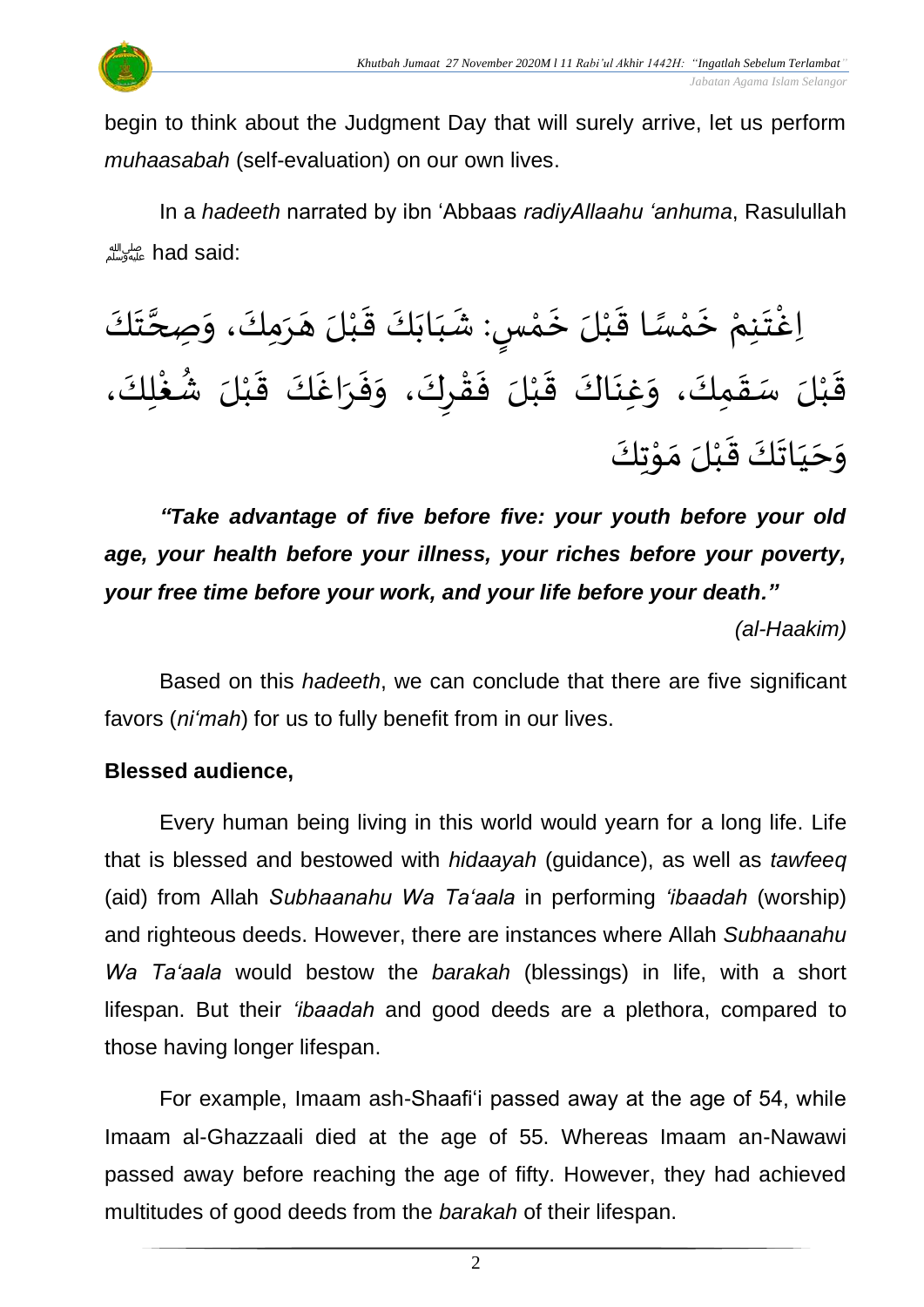

Indeed, life in this world is only temporary, and the Hereafter is the eternal life. When the time comes, death will overtake us. This is as Allah *Subhaanahu Wa Ta'aala* mentions in verse 78 of soorah an-Nisaa':

ء<br>م ا و ور<br>ح كُونُوا يُدْرِكَكَّ ہ<br>ا ُو  $\frac{1}{2}$ و<br>ڊ و  $\ddot{\phantom{0}}$ ا ت  $\frac{1}{2}$  $\tilde{\lambda}$  $\ddot{\cdot}$ د<br>بذ ة<br>ا ِ<br>ج  $\overline{a}$ أَيْنَمَا تَكُونُوا يُدْرِكَكُمُ الْمَوْتُ وَلَوْ كُنتُمْ فِي بُرُوجٍ مُّشَيَّدَةٍ ِ<br>ا د ِ<br>سَ يت<br>ج  $\tilde{\lambda}$ ش و<br>س وْ كُنتُمْ فِى بُرُوعٍ مَّ ُو و<br>د  $\frac{1}{2}$ و<br>په و  $\frac{1}{2}$ ر<br>مرا ل وۡتُ وَ و<br>مو  $\frac{1}{2}$ ر<br>م بر<br>م ہ<br>1 ل

## *"Wherever you may be, death will overtake you, even if you should be within towers of lofty construction…"*

Therefore, we must earnestly whisper deep within our hearts, have we truly made adequate preparation to endure the Day of Resurrection?

#### **Dear noble Muslims,**

We are truly grateful to Allah *Subhaanahu Wa Ta'aala* for having blessed us with good health in enabling us to perform *'ibaadah* with perfection. Such is the importance of our health, as stated by Imaam al-Ghazzaali, when he advised his students: *"Death, at times, would come in an instance. If death does not come in a sudden, sickness will strike in an instance. When you are sick, surely you will not be capable of performing righteous deeds, whereas those righteous deeds are provisions for the Hereafter."*

Hence, the very opportunity in this life should be utilized to the fullest. Especially with the young age, that it should be utilized to attain virtuous traits, increase in knowledge, attaining lofty stature within religious matters, and its like. For when old age is attained, it becomes very difficult for the weak body to perform *'ibaadah*, especially *salaah* (prescribed prayers), fasting in Ramadaan, and hajj.

#### **Dear esteemed Muslims,**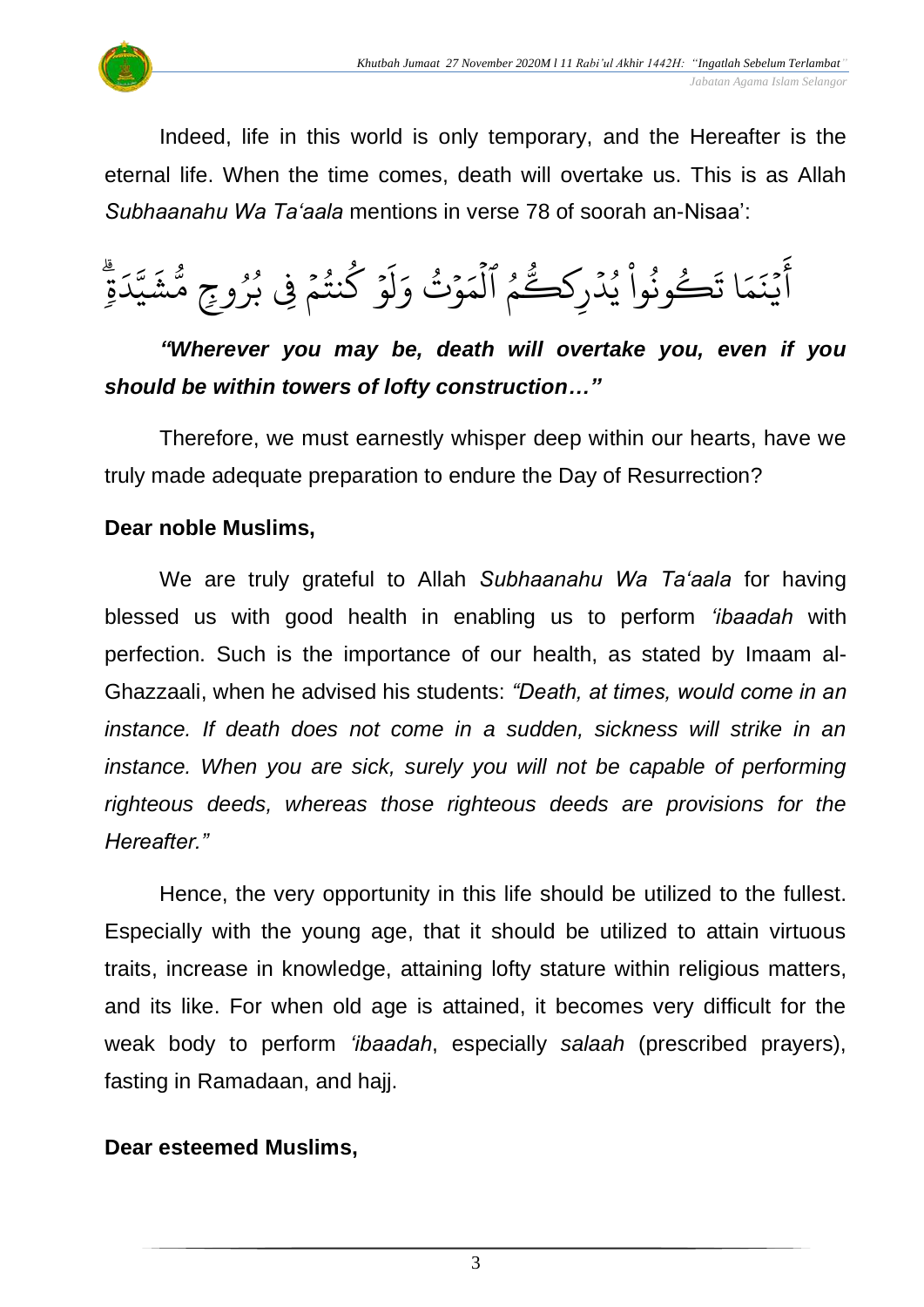

Speaking about wealth, it certainly leads to the noble practice of giving *infaaq* (charity) in the path of Allah *Subhaanahu Wa Ta'aala*. Allah mentions in verse 7 of soorah al-Hadeed:

فِّنيَ َ ل خ  $\ddot{\cdot}$  $\ddot{\cdot}$ ستة  $\ddot{\phantom{0}}$ و<br>مم ڪم مُ و ر<br>آ  $\mathcal{L}$  $\frac{1}{2}$ ع  $\overline{\phantom{a}}$ ا ج ى<br>م نفِقُوا مِمَّ  $\frac{1}{1}$ ور ِ<br>ج أ  $\frac{1}{\alpha}$ ِّسُولِهِۦ وَ و<br>م ِ<br>پ ر<br><u>ر</u>  $\frac{1}{\alpha}$ ِّ و ِ<br>آ امِنُوا بِاللَّهِ  $\frac{1}{2}$ ُو  $\tilde{\zeta}$ ء فِّيهِّ وو<br>۔ وو<br>بِيكر ِ<br>س ك وو<br>. و وو<br>جر  $\frac{1}{2}$ ِ<br>ج أ  $\frac{1}{2}$ و ۔<br>پهم و<br>م  $\tilde{\mathfrak{f}}$ ل  $\frac{1}{2}$ وا ق ور  $\ddot{\cdot}$ نف ۔<br>ج أ  $\frac{1}{\alpha}$ نُوا مِنڪُمْ وَ  $\frac{1}{2}$ و  $\ddot{\phantom{0}}$ و<br>و ِ<br>م ام  $\tilde{\zeta}$ ء ِّينَ ِ<br>آ ٱل  $\ddot{\cdot}$ فَالَّذِينَ ءَامَنُوا مِنكُمْ وَأَنفَقُوا لَهُمْ أَجْرٌ كَبِيرٌ ۞

*"Believe in Allah and His Messenger and spend out of that in which He has made you successors. For those who have believed among you and spent, there will be a great reward."*

In reality, the wealth that we possess truly belongs to Allah *Subhaanahu Wa Ta'aala*. Therefore, it behooves us to spend a portion of it in aiding the poor and needy, supporting the orphans, and contributing for the *maslahah* (benefit) of the *ummah*. Even more, when we make *infaaq* in the form of *waqf* (endowment), for its tremendous reward remains continuous even after our demise.

#### **Dear blessed Muslims,**

It is truly natural that every human being wants to live in luxury, always remain youthful and healthy. However, it must be remembered that the sky is not always clear. When the time comes, the luxury may diminish, the age increases, the body gets weaker, and the memory worsen. Hence, let us not get duped by the temptation of the evil desire, causing us to neglect from engaging in *'ibaadah*. Similarly, with our free time, which is a bounty from Allah that is no less important for us to fully benefit from. For *'ibaadah* that we had missed out such as the *fard* (obligatory) prayer and Ramadaan fasting, we can make *qadaa'* (make up). Furthermore, we should increase in our *dhikr* (remembrance of Allah) and *tawbah* (repentance) to Allah *Subhaanahu Wa Ta'aala*.

4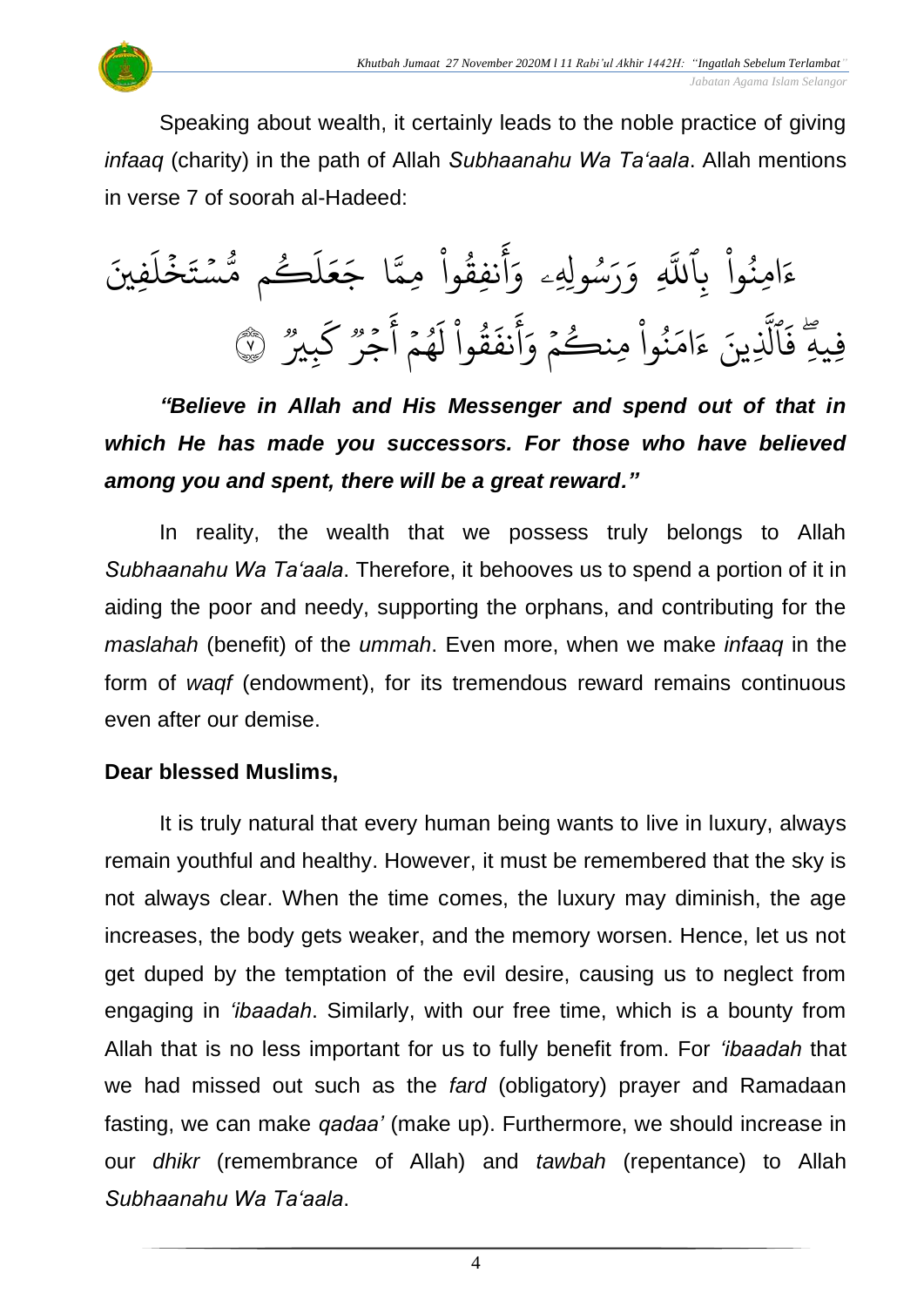

Imaam ash-Shaafi'i *rahimahullaah*, after reaching forty years of age, began walking with a stick. When inquired, he stated, *"Let me be always reminded that I am now walking towards the Hereafter."*

Such was Imaam ash-Shaafi'i, reminding himself to not become heedless about death and preparing for the Hereafter.

#### **Dearest beloved audience of Allah,**

To end this *khutbah*, we can conclude several lessons, among them:

1. The Muslim *ummah* must have *imaan* with certainty (*yaqeen*) that this worldly life is only temporary and the Hereafter is the everlasting abode.

2. The Muslim *ummah* must truly appreciate the bounty of a long life, good health, wealth, and free time to indulge in *'ibaadah*.

3. The Muslim *ummah* must be wise in managing its time in the best manner so as to not become neglectful in obeying the commandments of Allah *Subhaanahu Wa Ta'aala*.

ِّجيِّم َّ ِّن الر ا َ ط ي َّ الش ِّ ِّمنَ َّ ِّاّلل ب ُ وذ ُ ع َ أ َ ۡۡصِّ ع ۡ ٱل َ و ١ ٍ ُ ۡۡس ِِّف خ َ ل ٰنَ نسَ ِّ ۡ ٱۡل َّ ِّن ٢ إ وا ُ ِّمل َ ع َ و وا ُ ن َ ام َ ء ِّينَ َّ ٱل َّ َِّل إ ِّ ۡ ۡب َّ ِّٱلص ب ا ۡ و اصَ َ و َ ت َ ِّ و ذ ق َ ۡ ِّٱۡل ب ا ۡ و اصَ َ و َ ت َ ِّت و ٰ لِّحَ ٱلص <sup>٣</sup> َّٰ

*"By time, Indeed, mankind is in loss, Except for those who have believed and done righteous deeds and advised each other to truth and advised each other to patience."*

*(al-'Asr 103:1-3)*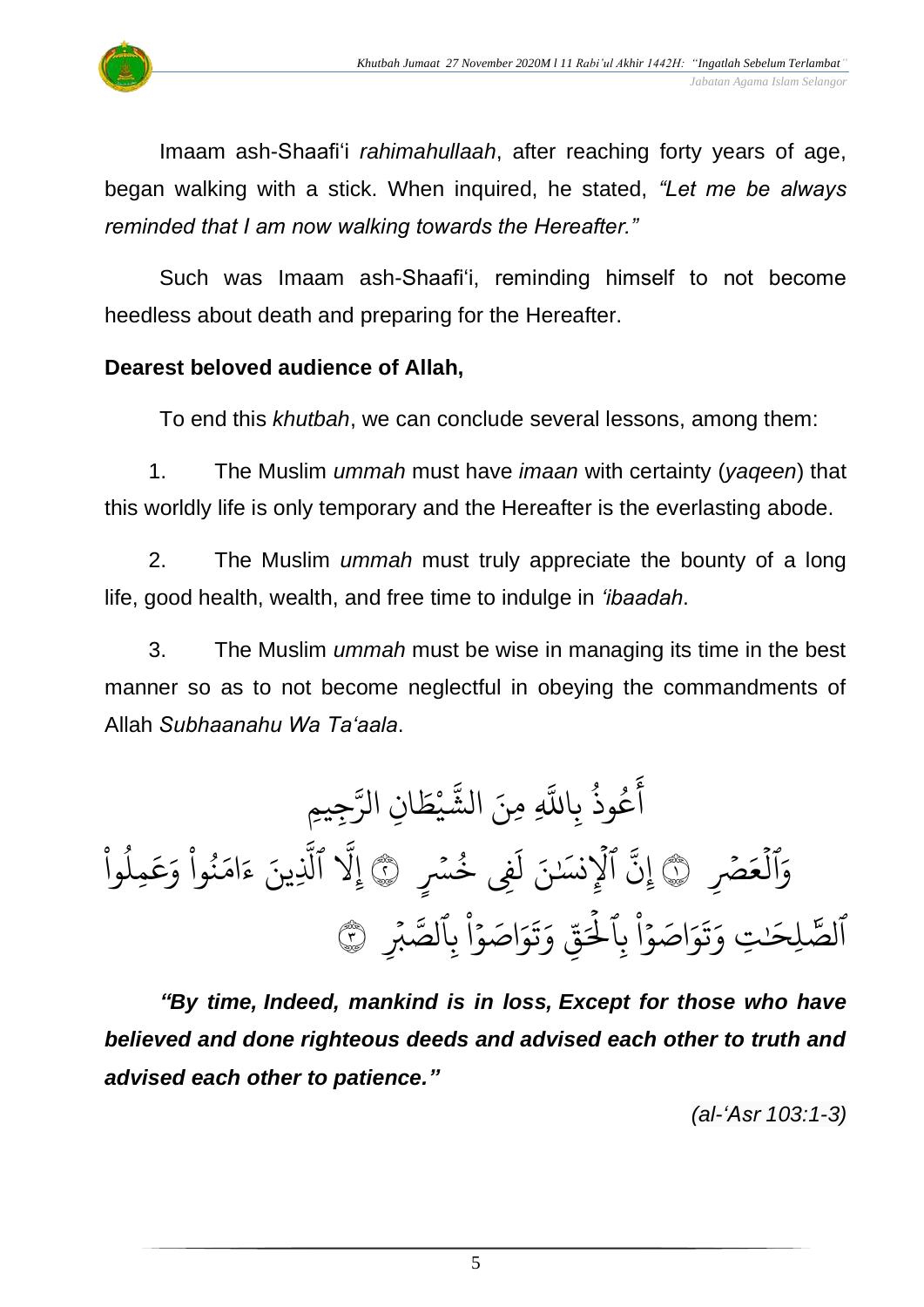

\*\*\*\*\*\*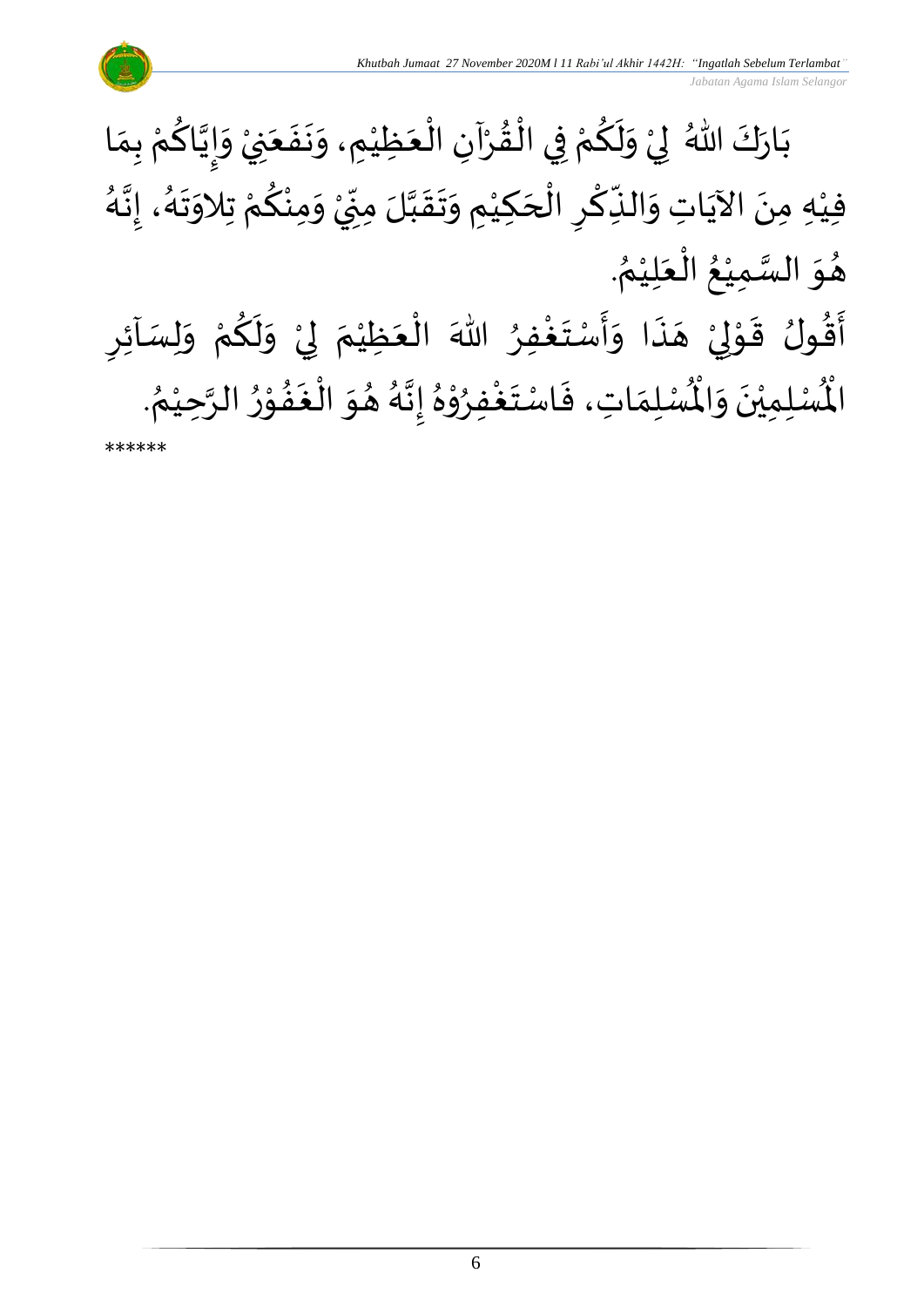

#### **THE SECOND** *KHUTBAH* لله من الطَّيِّبَاتِ<br>لْمُسْلِمِيْنَ، وَرَزَقَنَا مِنَ الطَّيِّبَاتِ  $\frac{1}{1}$  $\frac{1}{2}$  $\frac{1}{1}$ ا<br>ا َ ।<br>-<br>•  $\frac{1}{2}$  $\ddot{\phantom{0}}$  $\frac{1}{2}$  $\frac{1}{2}$ ।<br>◆<br>◆ ْ اَلْحَمْدُلِلَّهِ الَّذِيْ جَعَلَنَا مِنَ الْمُسْلِمِيْنَ، وَرَزَقَنَا مِنَ الطَّيِّبَاتِ. َ ्<br>द ر<br>آ  $\frac{1}{2}$  $\ddot{\phantom{0}}$ ا<br>تار<br>1 ان<br>ا و<br>و ់<br>?  $\overline{\phantom{a}}$ ֦֧֦֧֦֧֦֧֦֦֜֜֜֜֜֜  $\overline{\phantom{a}}$ َ<br>الإ أَشْهَدُ أَنْ لَّا إِلَهَ إِلاَّ اللّهُ وَحْدَهُ لاَ شَرِيْكَ لَهُ، وَأَشْهَدُ أَنَّ مُحَمَّدًا ំ<br>•  $\tilde{\mathbf{z}}$ ٍ<br>و َ<br>زاد ْ ِ  $\tilde{\mathbf{r}}$ الله ر<br>آم  $\tilde{\cdot}$  $\frac{1}{2}$  $\tilde{\phantom{a}}$ ُ<br>ُ  $\frac{1}{1}$  $\tilde{\cdot}$ ً<br>أ ت<br>م ्<br>- $\frac{1}{2}$ ن<br>• ا<br>ع ٍ<br>ا  $\frac{1}{2}$ ْ  $\frac{1}{2}$  $\frac{1}{2}$ و<br>گ  $\tilde{\mathbf{r}}$ ٝ<br>ۣ<br>ؙ ِ َ ة<br>أ دُهُ وَرَسُوْلُهُ. اَللَّهُمَّ صَلِّ وَسَلِّمْ وَبَارِكْ عَلَى سَيِّدِنَا مُحَمَّدٍ ا<br>ا<br>ا و<br>گ ء<br>ا∲ ់<br>" و<br>م  $\frac{1}{2}$  $\frac{1}{2}$  $\frac{1}{2}$ .<br>و ْ ب .<br>م <u>لم</u> ع ن<br>م  $\overline{\phantom{a}}$ )<br>ጎ  $\ddot{\phantom{0}}$  $\frac{1}{1}$  $\frac{1}{2}$  $\frac{1}{1}$ ِ<br>م ْ  $\ddot{\phantom{0}}$ ..<br>م ْ  $\frac{1}{\sqrt{2}}$  $\frac{1}{2}$  $\frac{1}{2}$ ن<br>م ر<br>ر<br>ر وَعَلَى آلِهِ وَصَحْبِهِ وَمَنْ تَبِعَهُمْ بِإِحْسَانٍ إِلَى يَوْمِ الدِّيْنِ. أَمَّا َ ً<br>م  $\frac{1}{2}$ ن<br>م ֪֪֪֦֧֧֧֦֧֧֦֧֦֧֪֪֦֪֦֦֦֪֦֪֦֦֧֓֝֓֝֝֝֟֓֝֓֕֓֕֓֟֓֟֓֟֓֟֓֟֓֟֓֟֓֟֓֟֓֟֓֟֓֟֓֟֓֟֓֟֓֟֓֝֟֓֝֬֟֓֟֓֟֓֝֟֟֟֟֟֟֟֟ ِ ٝ<br>ؙ  $\frac{1}{1}$ **→** י<br>י  $\ddot{\phantom{0}}$  $\tilde{\cdot}$ ل  $\frac{1}{2}$ )<br>=<br>= ֦֧֦֦֧֝<u>֛</u> <u>ر</u> ْ ر<br>ر<br>ر  $\frac{1}{2}$  $\frac{1}{2}$ ْ ์ $\frac{1}{2}$  $\frac{1}{2}$ ْ -<br>بَعْدُ، فَيَا عِبَادَ اللهِ، اِتَّقُواْ اللَّهَ، أُوصِيكُمْ وَإِيَّايَ بِتَقْوَى اللهِ  $\ddot{\ }$ ֦֧֦֧֦֧֝<u>֦</u>  $\ddot{\phantom{0}}$ <u>ر</u> ن<br>•  $\frac{1}{2}$  $\frac{1}{2}$ ْ ≡<br>م ُ<br>وه<br>و ۔<br>ا  $\frac{9}{4}$ ا<br>الم<br>:  $\ddot{\phantom{0}}$ َ َ  $\frac{1}{2}$ و<br>و ْ<br>ا  $\ddot{\ }$ ا<br>این نتة<br>ما ُ<br>مو فَقَدْ فَازَ الْمُتَّقُوْنَ.  $\ddot{\cdot}$  $\frac{1}{2}$ ْ  $\frac{1}{2}$  $\frac{1}{2}$  $\ddot{\phantom{0}}$ ֦֧<u>֫</u>  $\frac{9}{4}$

### **Respected audience,**

Let us unite upon the basis of authentic Islamic *'aqeedah* that is certain and solidified. Let us unite upon any situations, firmly united facing any circumstances and enemy's threat, whether hidden or apparent. The unity of the Muslim *ummah* is the foundational strength towards the nurturing of *Khayra Ummah* (the best nation). Muslims are entitled to have differing views, what more in worldly matters, but the Muslim *ummah* must continue to unite in *fikrah* (thoughts) and understanding according to the guidelines of the *kalimah* (phrase) **لا إله إلا الله عليه إلى إل**ه إليه إلى إليه إليه the *kalimah* (phrase) **and** *al-Hadeeth,* as well as sound Islamic brotherhood principles.

In our effort to break the chain of Covid-19, it necessitate every Masjid attendees to remain disciplined and that it is *waajib* (obligatory) to abide by the Standard Operating Procedure (SOP) that has been outlined by JAIS (Selangor Islamic Religious Department), specifically in performing the *wudoo'* (ablution) at home, bringing one's own prayer mat, wearing the face mask while at the Masjid and *Surau*, and practicing social distancing. Those

7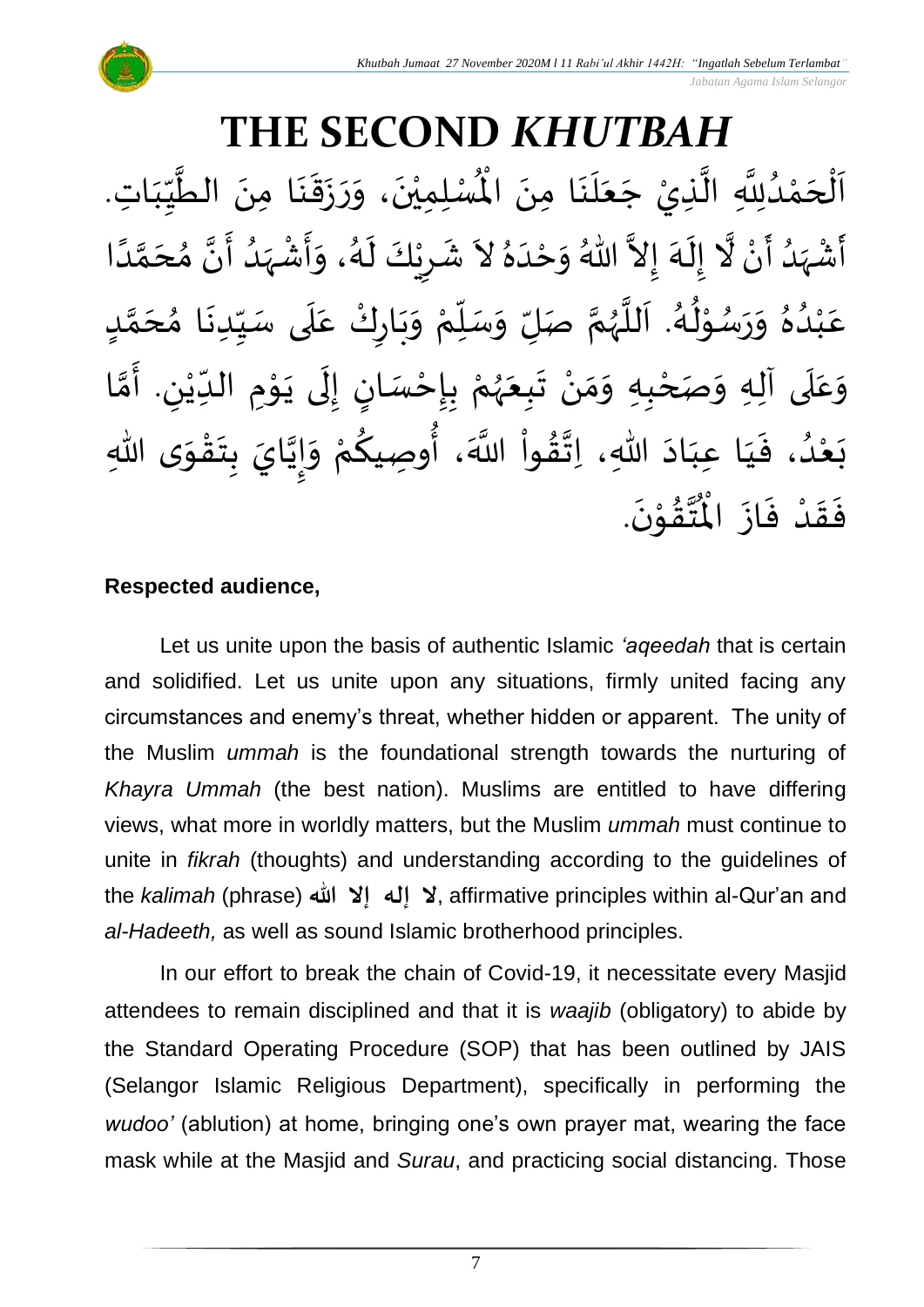

that are unhealthy or unwell are prohibited from performing *salaah* in the Masjid and *Surau*.

ؙۊؙ۠ڡؚنَاتِ  $\ddot{\phantom{0}}$ ់<br>: ُْ ُؤْمِنِيْنَ وَالْمُ  $\frac{1}{2}$  $\ddot{\phantom{0}}$ ْ ់<br>្ ہ<br>ا ِ<br>لْمُسْلِمَاتِ وَالْمُ  $\frac{1}{2}$  $\frac{1}{2}$ اَللَّهُمَّ اغْفِرْ لِلْمُسْلِمِيْنَ وَالْمُسْلِمَاتِ وَالْمُؤْمِنِيْنَ وَالْمُؤْمِنَاتِ الأَخْيَاءِ  $\frac{1}{2}$  $\ddot{\phantom{0}}$ ់<br>( ›<br>ል ْ<br>أ ِ<br>د ن<br>م ر<br>ر<br>ر ا<br>آ ً<br>أ َ ْ ِ<br>ع ْ مِنْهُمْ وَالأَمْوَات، إِنَّكَ سَمِيْعٌ قَرِيْبٌ مُجِيْبُ الدَّعَوَاتِ وَيَا قَاضِيَ ِ<br>پُر ْ  $\frac{1}{2}$ ់<br>ត -<br>ع  $\frac{1}{2}$  $\frac{1}{2}$  $\ddot{\ddot{\cdot}}$  $\ddot{\phantom{0}}$  $\frac{1}{2}$  $\ddot{\ }$ ِ<br>م اتا<br>ا ُ ْ )<br>ጎ ه<br>**د،** ي ر ق ِ  $\frac{1}{2}$ ٌ ، إِنَّكَ سَمِيْعٌ ់<br>រ بة<br>•  $\frac{1}{2}$  $\ddot{\phantom{0}}$ الْحَاجَاتِ. اَللَّهُمَّ إِنَّا نَسْأَلُكَ وَنَتَوَسَّلُ إِلَيْكَ بِنَبِيِّكَ الأَمِيْنِ، <u>ر</u><br>-ْ  $\mathbf{r}$ ।<br>∶ ا<br>سا  $\frac{1}{2}$  $\frac{1}{2}$  $\ddot{\phantom{0}}$  $\frac{1}{2}$  $\ddot{\hat{\bm{r}}}$  $\ddot{\cdot}$  $\ddot{\phantom{0}}$ ن<br>•<br>•  $\frac{1}{2}$ ن<br>م ر<br>ر<br>ر ا<br>آ َ  $\overline{\phantom{a}}$ ر<br>ا ْ َ<br>ج  $\frac{1}{1}$  $\frac{1}{2}$  $\frac{1}{2}$  $\mathbf{r}$ وَنَسْأَلُكَ بِأَسْمَآئِكَ الْحُسْنَى، وَصِفَاتِكَ الْعُظْمَى، أَنْ تَحْفَظَ ।<br>◆<br>- $\frac{1}{2}$ ْ  $\frac{1}{2}$ ์ ֦֧֦֧֦֧֦֧֦֧֦֧֦֧֧֦֧֦֧֦֧֝֟֓֓֜֓<br>**֧**  $\frac{1}{\epsilon}$ ֦֧֧֧֧֧֧֧֧֧֧֧֧֧֪֪֧֧֪֪֧֧֧֧֧֟֟֓֟֓֟֓֟֓֟֓֟֓֟֓֟֓֟֓֟֟֓֟֓֟֓֟֓֟֓֟֓֟֓֟֩֕֓֟֓֟֓֟֓֟֓֟֓֟֟֟֓֟֝֬֟֓֝֟֓֝֬֟֓֟֓֝֟֓֝֟֟֝֟֟֝֟֝֟֝֟<br>֧֧֧֝֩֩֩֩֩֩֓֟  $\ddot{\cdot}$  $\frac{1}{2}$  $\ddot{\phantom{0}}$ ر<br>د ֦֧֦֧֦֧֦֧֦֧֦֧֧֦֧֧֦֧֝֝֓֟֓֓֜֓֟֓<br>**֡** ์  $\frac{1}{2}$ <u>ر</u><br>: ُ<br>مُ≱ُ  $\frac{1}{2}$  $\ddot{\phantom{0}}$  $\frac{1}{2}$  $\ddot{\cdot}$ بِعَيْنِ عِنَايَتِكَ الرَّبَّانِيَّةِ، وَبِحِفْظِ وِقَايَتِكَ الصَّمَدَانِيَّةِ، جَلاَلَةَ ِ<br>اَلْجَمَ  $\sim$ ان<br>ا  $\frac{1}{1}$  $\frac{1}{2}$ اتا<br>د ا  $\ddot{\phantom{0}}$  $\ddot{\ddot{\cdot}}$ ֦֧֦֧֦֧<u>֦</u>  $\frac{1}{2}$  $\frac{1}{2}$ ة<br>م ن<br>ما<br>۱ ان<br>ا  $\frac{1}{2}$  $\ddot{\phantom{0}}$ ْ ه<br>با  $\frac{1}{2}$ .<br>مَظَّمٍ، سُلْطَان سلاڠُور، سُلْطَان شَرَفُ الدِّين اد  $\frac{1}{1}$ ُ ্যু  $\tilde{\epsilon}$ ֦֧֦֧֦ و<br>م )<br>ፌ م<br>م بر<br>ا و<br>ر م<br>کا  $\frac{1}{2}$ َ<br>مو مَلِكِنَا الْمُعَظَّمِ، سُلْطَان سلَاغُور، سُلْطَان شَرَفُ الدِّين ادريس ़<br>.<br>. شاه الحاج، ابن المرحوم سُلْطَان صَلاَحُ الدِّين عبد العزيز  $\frac{1}{\sqrt{2}}$ Į  $\lambda$ ें<br>र ْ ر<br>م ا<br>بہ شاه الحاج. اَللَّهُمَّ أَدِمِ الْعَوْنَ وَالْهِدَايَةَ وَالتَّوْفِيْقَ، وَالصِّحَّةَ ان<br>م  $\frac{1}{2}$  $\ddot{\phantom{0}}$ ْ י<br>י ن<br>اب  $\frac{1}{2}$  $\ddot{\cdot}$  $\ddot{\phantom{0}}$  $\frac{1}{1}$ ֧֦֧֘֝֝֜֟֜֜֜<mark>֦</mark>  $\frac{1}{2}$  $\ddot{\phantom{0}}$ י<br>י  $\frac{1}{2}$ ֧֦֦֦֦֦֦֘֝֝֝֝֝֝֬֝֟֓<br>֧֧֝֩֩֩֓֓֟֓֟֓֟֓֟֓֟֓֟֓֟֓֟֓֟֓֟֓֟֓֟֓֟֓֟ ।<br>∕  $\frac{1}{2}$ ن<br>م و<br>ر<br>ر ۔<br>ا  $\mathbf{r}$ وَالسَّلامَةَ مِنْكَ، لِوَلِيِّ عَهْدِ سلاڠُور، ت**ڠك**و أَمِير شَاه، اِبْنِ ٝ<br>ؙ  $\ddot{\phantom{0}}$  $\frac{1}{2}$ }<br>ዹ ٝ<br>ْ ِ<br>م  $\frac{\nu}{\nu}$ .<br>بر إ  $\frac{1}{2}$ ْ  $\ddot{\phantom{0}}$  $\frac{1}{2}$ ان<br>سا  $\frac{1}{2}$ السُّلْطَان شَرَفُ الدِّين ادريس شاه الحاج، فِي أَمْنٍ وَصَلاَحِ  $\frac{1}{\sqrt{2}}$ ُ ्<br>ू  $\mathbf{r}$ ْ<br>أ  $\frac{3}{2}$  $\frac{1}{2}$ ।<br>इ  $\sim$  $\frac{1}{2}$ )<br>إ י<br>נ ر<br>ج -<br>وَعَافِيَةٍ بِمَنَّكَ وَكَرَمِكَ يَا ذَاالْجَلالِ وَالإِكْرَامِ. اَللَّهُمَّ أَطِلُّ  $\frac{1}{2}$ ن<br>م ر<br>ر<br>ر ا<br>تار َ ।<br>।<br>। ا<br>د  $\frac{1}{2}$  $\overline{\phantom{a}}$ ْ  $\ddot{\cdot}$  $\ddot{\phantom{0}}$ .<br>س  $\frac{1}{2}$  $\frac{1}{2}$  $\frac{1}{2}$  $\frac{1}{2}$ َ .<br>م  $\frac{1}{2}$ <u>់</u> غ ֝<br>֡֟֟֟֟֟֓֟֟֟֟֟֟֓֟֓֟֓֟֓֟֓֟֓֟֓֟֓֟֟֟֟֟֟֟֟֡֟  $\frac{1}{2}$ بلاً  $\frac{1}{2}$ عُمْرَ*هُ*مَا، مُصْلِحَيْنِ لِلْمُوَظَّفِيْنَ وَالرَّعِيَّةِ وَالْبِلاَدِ، وَ<sub>ا</sub>  $\sim$ ֦֧֦֧֧֧֧֧֧֧֧֧֧֧֧֧֧֧֧֧֧֟֟֓֟֓֟֓֟֓֟֓֟֓֟֓֟֓֟֓֟֓֟֓֟֓֟֓֟֓֟֓֟֓֟֓֟֩֕֟֓֟֓֝֟֓֟֓֝֟֓֟֓֝֟֓֝֬֟֓֝֬֟֓֝֟֓֝֬֟֓֟֓֝֟֝֟֝֟<br>֧֧֧֧֝֩֩֩֩**֓**  $\frac{1}{2}$ ان<br>ا ان<br>ا  $\frac{1}{2}$  $\ddot{\phantom{0}}$ ْ ا<br>ا  $\frac{1}{2}$ ›<br>ሳ ់<br>ព្រ ْ ي  $\overline{\phantom{a}}$  $\frac{1}{2}$  $\frac{1}{2}$ ر<br>ر ់<br>< و<br>م مَقَاصِدَهُمَا لِطَرِيقِ الْهُدَى وَالرَّشَادِ. ्<br>द  $\frac{1}{2}$  $\frac{1}{1}$ و<br>ر<br>ر ֚֝<br>֧֦֝֟֓֟֓֟֓֟֓֟֓֟֓֟֓֟֓֟֓֟֓֟֓֟֓֟֩֕֩֟֓֟֓֟֓֟֓֟֩֕֟ رِ  $\mathbf{r}$  $\frac{1}{2}$  $\frac{1}{2}$  $\frac{1}{1}$  $\frac{1}{2}$  $\frac{1}{2}$ 

O Allah, You are the Lord that is All Mighty, we are grateful to You for having bestowed upon us *rahmah* and blessings upon this state that continues to prosper and progress, and that its residents remain united,